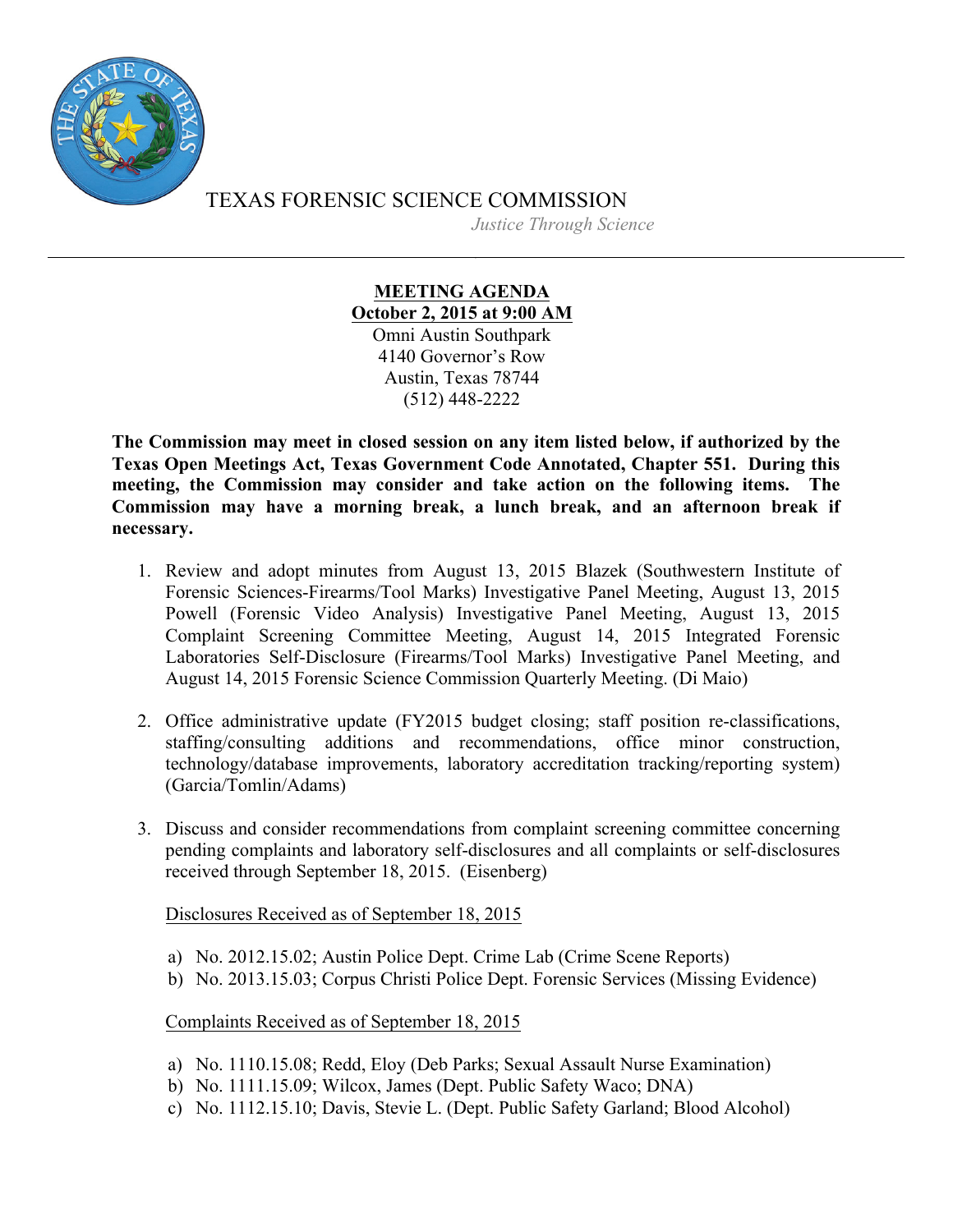- d) No. 1113.15.11; Hazlip, Rodney (Dept. of Public Safety Houston; Blood Alcohol)
- e) No. 1114.15.12; Sailus, Jeff (Procedural Complaint Against FSC)
- 4. Discuss development and implementation of crime laboratory accreditation program. (Tomlin)
- 5. Discuss status of forensic examiner licensure requirement, including discussion of advisory committee establishment, selection of members and scheduling of additional December 2015 meeting to review applications and select members in time for January 2015 statutory deadline. (Mozayani)
- 6. Discuss Rio Grande Identification Project, including September 28, 2015 meeting in Edinburg regarding establishing a method for collecting DNA and other forensic evidence related to unidentified bodies located within 120 miles of the Rio Grande River. (Hughes-Stamm/Eisenberg/Tomlin)
- 7. Update from Texas Association of Crime Laboratory Directors. (Gibbens)
- 8. Update from Hair Microscopy Panel, including notification recommendations based on September 11, 2015 review team meeting, finalization of notification letters and communication of same to stakeholders; discussion of transcript review, distribution of workload and training for clinic/law firm participants. (Garcia/Vilbas/Roady)
- 9. Update from Blazek (SWIFS–Firearms/Tool Marks) #14-08 investigative panel, including reconsideration of professional negligence analysis. (Di Maio)
- 10. Update from IFL (Firearms/Tool Marks) #14-07 investigative panel, including review and adoption of final report. (Mozayani)
- 11. Update from Bell County (Forensic Video Analysis) #14-1 investigative panel, including review of expert (Fredericks/Mills) reports and findings. (Barnard)
- 12. Update from Bite Mark Panel (Chaney–National Innocence Project) #1109.15.07 including report on meeting of September 16, 2015 in Dallas; analysis of integrity and reliability per statutory requirement; retroactive case identification; communications with American Board of Forensic Odontology, other members of forensic odontology community and criminal justice stakeholders; scheduling of next panel meeting. (Kessler/Alpert/Di Maio/Mozayani)
- 13. Update from DNA Mixture Interpretation Panel including meeting in Dallas on September 18, 2015, meeting with national experts and discussion of action items, budget, resource needs, notification issues, retroactive case review process. (Garcia)
- 14. Update on arson case review and implementation of recommendations. (Connealy/Vilbas)
- 15. Update from forensic development committee: (Garcia)